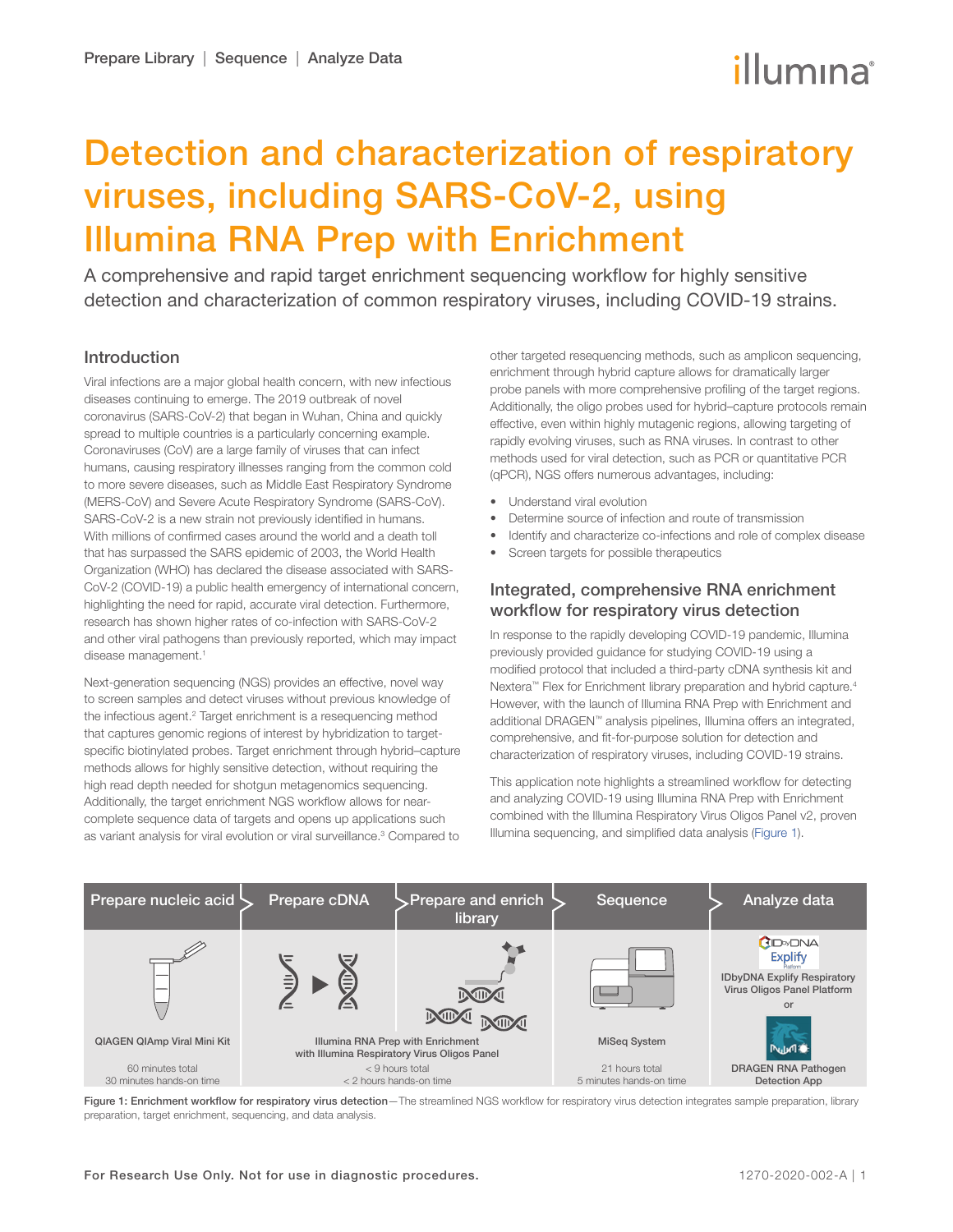| System                                                                                 | No. of cycles | Reads (M) | Run time (hours) | Samples per run<br>(1M reads per sample) |
|----------------------------------------------------------------------------------------|---------------|-----------|------------------|------------------------------------------|
| NextSeq 550 System (high output)                                                       | 150           | 400       | 18               | $400$ max <sup>a</sup>                   |
| NextSeq 550 System (mid output)                                                        | 150           | 130       | 15               | 130                                      |
| MiSeg System (v3 chemistry)                                                            | 150           | 25        |                  | 25                                       |
| MiniSeg System (high output)                                                           | 150           | 25        |                  | 25                                       |
| o logicatos that the number of camples per run exceeds the available number of indexes |               |           |                  |                                          |

Table 1: Sequencing systems recommended for use with Illumina RNA Prep with Enrichment and the Respiratory Virus Oligos Panel

a. Indicates that the number of samples per run exceeds the available number of indexes.

#### Illumina RNA Prep with Enrichment

Illumina RNA Prep with Enrichment uses On-Bead Tagmentation followed by a single hybridization step to provide a rapid workflow for generation of enriched RNA libraries. Illumina RNA Prep with Enrichment features multiple innovations that provide:

- Rapid, automation-compatible workflow that can be completed in a single day with minimal hands-on time
- Flexible support for input amounts of 10-100 ng RNA
- Scalable throughput that supports multiplexing of up to 384 samples in a single run with unique dual indexes

#### Proven Illumina NGS

Prepared libraries can be sequenced on any Illumina instrument. The benchtop MiniSeq™, MiSeq™, and NextSeq™ 550 Systems are well suited due to the low read requirements for the panel (Table 1).

#### DRAGEN RNA Pathogen Detection pipeline

The DRAGEN RNA Pathogen Detection pipeline enables streamlined detection of viral pathogens, including SARS-CoV-2, using coverageand k-mer-based approaches (Figure 2). The new pipeline uses existing functionality of the DRAGEN RNA-Seq aligner and RNAspecific analysis components for gene expression quantification and gene fusion detection. The DRAGEN RNA Pathogen Detection is preconfigured to analyze and detect respiratory viruses. The pipeline supports customizable options for reference genomes, including:

- Custom reference that combines human hg38 with 168 viral sequences from the [Seattle Flu Study](https://seattleflu.org/scan), including SARS-CoV-2
- Custom reference based on the Illumina Respiratory Virus Oligos Panel for enhanced analysis
- Customer-generated references based on other panels or databases added through the input form

After alignment is complete, quality control (QC) removes duplicates and low-quality reads. Coverage plots are then created to detect SARS-CoV-2 and other viral strains. Additional features are included to support variant calling and creation of consensus FASTA files for upload to public databases, such as the Global Initiative on Sharing All Influenza Data (GISAID). The DRAGEN RNA Pathogen Detection pipeline is available in BaseSpace™ Sequence Hub and the DRAGEN Server.

## **Methods**

This workflow is intended to enrich viral targets from total nucleic acid extraction. Reverse transcription of extracted RNA and library preparation is performed using Illumina RNA Prep with Enrichment, followed by enrichment with the Illumina Respiratory Virus Oligos



Figure 2: Analysis workflow for the DRAGEN RNA Pathogen Detection pipeline—Sequencing run data are input for alignment and QC, followed by detection of SARS-CoV-2 and other viral strains and variant calling. Consensus FASTA files can be output for upload to public databases.

Panel. After sequencing on an Illumina NGS system, data analysis proceeds using the DRAGEN Pathogen Detection pipeline and IDbyDNA Explify Platform.

#### Sample preparation

To demonstrate the performance of Illumina RNA Prep with Enrichment for detection of COVID-19, various strains of deactivated coronavirus sample were used in this study, including: CoV strain OC43 (QC Sets and Panels: Helix Elite; Microbiologics, Catalog no. 8217), Helix Elite Inactivated Standard (Microbiologics, Catalog no. HE0044N), AccuPlex SARS-CoV-2 Reference Material Kit (Sercare, Catalog no. 0505-0126), and Twist Synthetic SARS-CoV-2 RNA Control 1 (Twist, Catalog no. 102019). Samples' were extracted using the QIAGEN QIAmp Viral Mini Kit (QIAGEN, Catalog no. 52904) in a BSL2 laboratory environment (Table 1). Additionally, human saliva samples were collected and extracted to act as a human RNA background for the SARS-CoV-2 viral control RNA. 10 ng of extracted RNA was reversed transcribed into cDNA using reagents included with Illumina RNA Prep with Enrichment. Viral samples were run as extracted material or spiked into 95% Universal Human Reference (UHR) background RNA (Agilent Technologies, Catalog no. 74000) or human saliva RNA and reverse transcribed into cDNA to mimic sequencing results from patient samples (Table 1).

Additionally, a respiratory viral pool containing three RNA viruses (Table 2) was used to demonstrate detection of multiple RNA pathogens in one reactrion. The Microbiologics viral pool sample was tested with both a reaction volume of RNA (8.5 μl) and 1 μl of this sample spiked into 7.5 μl of UHR (10 ng UHR input). The viral pool sample was also spiked into 95% UHR background RNA (Agilent Technologies, Catalog no. 74000) and reverse transcribed into cDNA to mimic sequencing results from patient samples with multiple pathogens present (Table 1).

<sup>\*</sup> Extraction was performed on a viral culture sample, not pure viral RNA.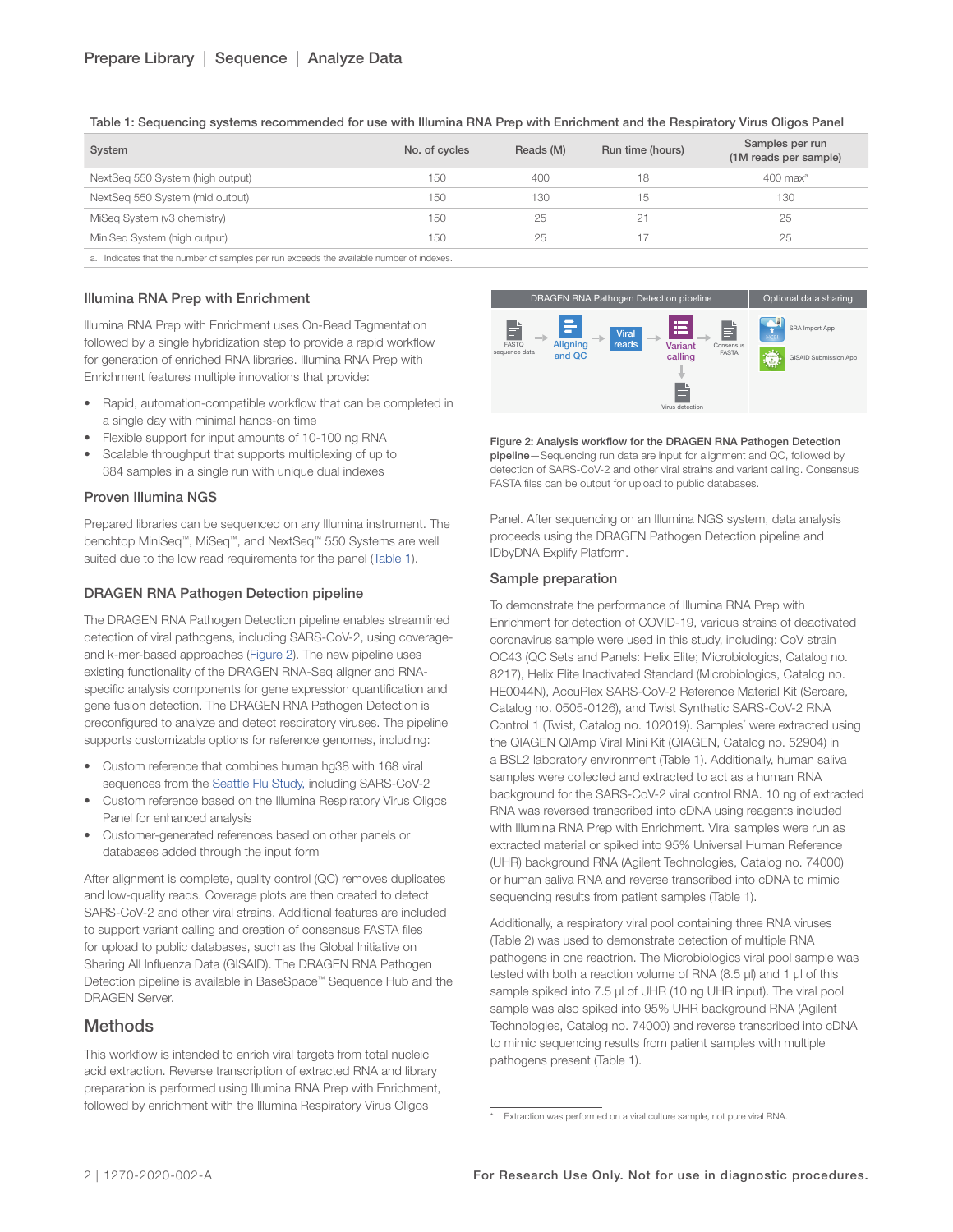## Prepare Library | Sequence | Analyze Data

#### Table 1: Composition of viral samples for analysis

| Sample                                                       | Composition <sup>a</sup>                                               | Reference genome                     |
|--------------------------------------------------------------|------------------------------------------------------------------------|--------------------------------------|
| CoVOC43                                                      | 10 ng CoV OC43 RNA                                                     | AY391777.1 Human<br>coronavirus OC43 |
| CoVOC43_95UHR                                                | 0.5 ng CoV OC43 RNA<br>and 9.5 ng UHR RNA                              | AY391777.1 Human<br>coronavirus OC43 |
| ViralPool                                                    | 8.5 µl of viral pool                                                   | See Table 2                          |
| ViralPool 95UHR                                              | 1 µl viral pool in 10 ng<br>UHR background                             | See Table 2                          |
| SeraCare AccuPlex<br>SARS-CoV-2<br>Reference Material<br>Kit | 7.5 µl sample in 10 ng<br>UHR background                               | NC 045512                            |
| <b>Twist Synthetic</b><br>SARS-CoV-2 RNA<br>Control 1        | Titration of viral copies into<br>10 ng human saliva RNA<br>background | MT007544.1                           |
|                                                              |                                                                        |                                      |

a. The recommended minimum RNA input for reverse transcription is 10 ng. For best results, reverse transcription should be performed on freshly extracted nucleic acid samples.

| Table 2: Composition of Microbiologics viral pool |
|---------------------------------------------------|
|---------------------------------------------------|

| Virus                                                  |
|--------------------------------------------------------|
| Influenza A virus (H1N1)                               |
| Influenza B virus, strain Hong Kong/5/72               |
| Respiratory syncytial virus (RSV) A, strain long       |
| Helix Elite Inactivated Standard (Catalog no. HE0044N) |
|                                                        |

#### Library preparation

Sequencing-ready libraries were prepared using cDNA from the CoV samples, the viral pool sample, and spike-in samples with Illumina RNA Prep with Enrichment (Illumina, Catalog no. 20040536) and IDT for Illumina DNA/RNA UD Indexes (Illumina, Catalog no. 20027213). Total RNA input recommended for tagmentation is 10-100 ng.

After amplification, samples were enriched as single-plex reactions using the Respiratory Virus Oligos Panel v2 (Illumina, Catalog no. 20044311), which features ~7800 probes designed to detect respiratory viruses, recent flu strains, and SARS-CoV-2, as well as human probes to act as positive controls in every reaction (Table 3). After enrichment, the libraries were prepped for sequencing.

#### Sequencing

Prepared libraries were denatured and diluted to a final loading concentration of 10 pM, according to the MiSeq System Denature and Dilute Libraries Guide (Document no. 15039740 v10) and sequenced on the MiSeq System at  $2 \times 75$  bp read length using MiSeq v3 reagents. Aliquots of all libraries were also sequenced prior to probe hybridization to determine the fold change of the enrichment reaction (optional step to demonstrate the successful enrichment of the viral targets, not part of the standard workflow).

Virus titer, RNA quality, and the number of reads per sample impact the number of virus-specific reads obtained and coverage of the viral genome. As a general guideline, the read recommendation for this workflow is 1M reads per sample, but these numbers can be variable and this is only a recommended starting point.

| Table 3: Viruses targeted by the Respiratory Virus Oligos Panel |  |  |  |
|-----------------------------------------------------------------|--|--|--|
|                                                                 |  |  |  |

| Human coronavirus 229E                                      | Human parainfluenza virus 1                              |
|-------------------------------------------------------------|----------------------------------------------------------|
| Human coronavirus NL63                                      | Human parainfluenza virus 2                              |
| Human coronavirus OC43                                      | Human parainfluenza virus 3                              |
| Human coronavirus HKU1                                      | Human parainfluenza virus 4a                             |
| SARS-CoV-2                                                  | Human metapneumovirus<br>(CAN97-83)                      |
| Human adenovirus B1                                         | Respiratory syncytial virus (type A)                     |
| Human adenovirus C2                                         | Human Respiratory syncytial virus<br>9320 (type B)       |
| Human adenovirus E4                                         | Influenza A virus (A/Puerto<br>Rico/8/1934(H1N1))        |
| Human bocavirus 1 (Primate<br>bocaparvovirus 1 isolate st2) | Influenza A virus (A/<br>Korea/426/1968(H2N2))           |
| Human bocavirus 2c PK isolate<br>PK-5510                    | Influenza A virus (A/New<br>York/392/2004(H3N2))         |
| Human bocavirus 3                                           | Influenza A virus (A/goose/<br>Guangdong/1/1996(H5N1))   |
| Human bocavirus 4 NI strain HBoV4-<br>NI-385                | Influenza A virus (A/Zhejiang/DTID-<br>ZJU01/2013(H7N9)) |
| KI polyomavirus Stockholm 60                                | Influenza A virus (A/Hong<br>Kong/1073/99(H9N2))         |
| <b>WU Polyomavirus</b>                                      | Influenza A virus (A/<br>Texas/50/2012(H3N2))            |
| Human parechovirus type 1<br>PicoBank/HPeV1/a               | Influenza A virus (A/<br>Michigan/45/2015(H1N1))         |
| Human parechovirus 6                                        | Influenza B virus (B/Lee/1940)                           |
| Human rhinovirus A89                                        | Influenza B virus (B/<br>Wisconsin/01/2010)              |
| Human rhinovirus C (strain 024)                             | Influenza B virus (B/<br>Brisbane/60/2008)               |
| Human rhinovirus B14                                        | Influenza B virus (B/<br>Colorado/06/2017)               |
| Human enterovirus C104 strain:<br><b>AK11</b>               | Influenza B virus (B/<br>Washington/02/2019)             |
| Human enterovirus C109 isolate<br>NICA08-4327               | Human control genes                                      |
|                                                             |                                                          |

#### Data analysis

FASTQ sequencing data files were input to the DRAGEN RNA Pathogen Detection pipeline and the IDbyDNA Explify Respiratory Virus Oligos Panel Platform for analysis and viral detection. Data analysis is based on k-mers and alignment steps, including proteinencoding transcript level detection of viruses, which increases the ability to identify novel and highly divergent viruses. These platforms can be accessed in BaseSpace Sequence Hub.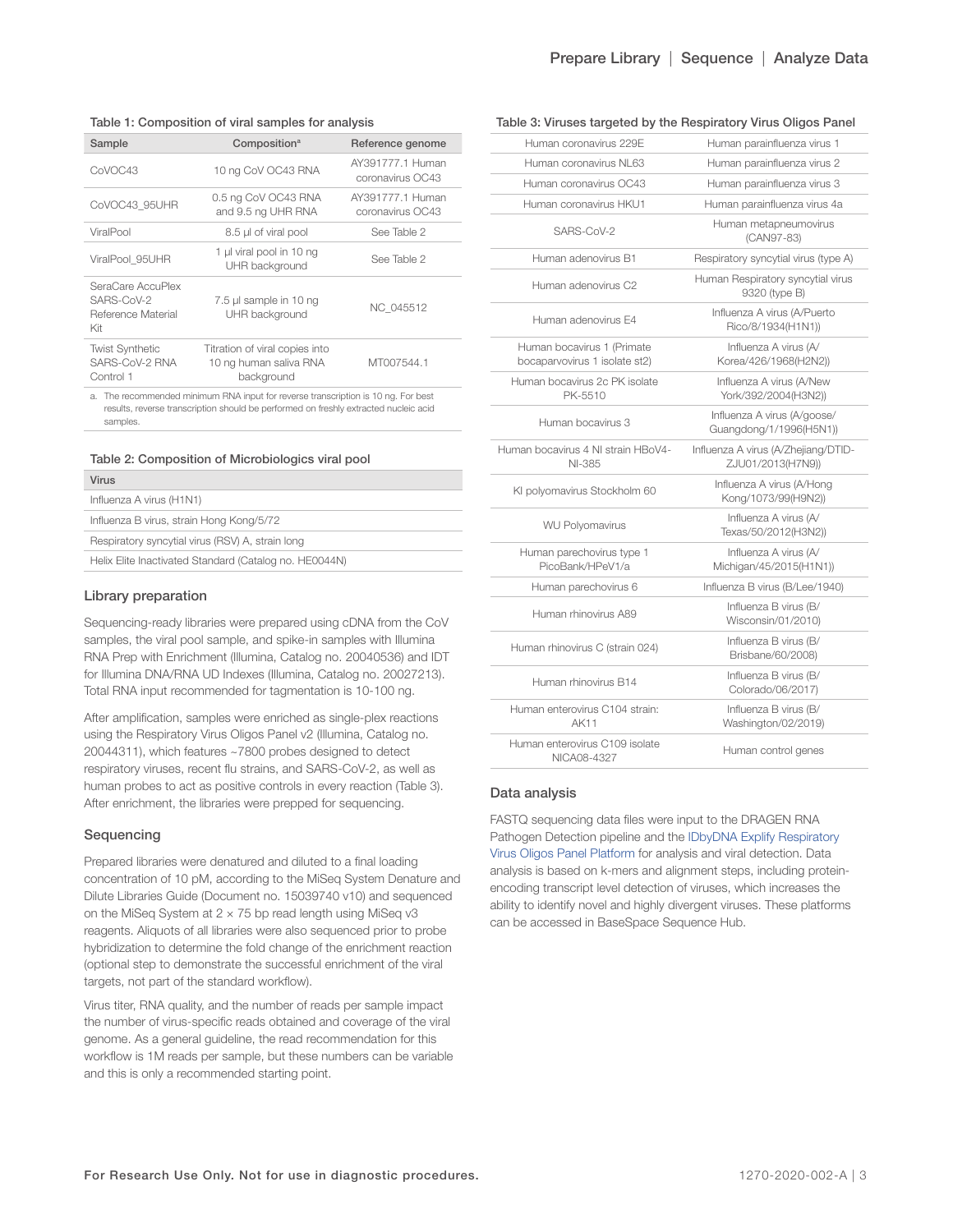## **Results**

To demonstrate the exceptional performance of the RNA enrichment workflow for respiratory virus detection, various COVID-19 control samples were evaluated.

#### Evaluation of COVID-19 detection with the DRAGEN RNA Pathogen Detection pipeline

#### Improved detection and genome coverage of SARS-CoV-2 in viral titration experiment

A titration experiment was conducted in which Twist Synthetic SARS-CoV-2 RNA Control 1 was spiked into UHR RNA in diminishing amounts of virus, from 1M down to 0 viral copies. 10 ng total RNA was input for reverse transcription, libraries were prepared and enriched from the resulting cDNA, and sequencing was performed on the MiSeq System, normalized to 1M reads. The same samples were also run after cDNA conversion and library preparation with Nextera Flex for Enrichment and the Respiratory Virus Oligos Panel v1 for performance comparison. Analysis with the DRAGEN RNA Pathogen Detection pipeline successfully identified SARS-CoV-2, even at low viral copy numbers (Figure 3).



Figure 3: Improved SARS-CoV-2 detection using Illumina RNA Prep with Enrichment—In a titration experiment with diminishing amounts (1M down to 0 copies) of virus spiked into UHR RNA, Illumina RNA Prep with Enrichment resulted in improved detection of SARS-CoV-2, as compared to Nextera Flex for Enrichment. The top plot shows the full range of data for all viral amounts; the bottom plot focuses in on the lower viral amounts.

Nearly full SARS-CoV-2 genome coverage was achieved at 1000 copies, with higher depth achieved at 10,000 copies, and minimal coverage achieved with as low as 1-10 copies (Figure 4). All testing was performed at the minimum input of 10 ng of RNA per sample, but higher input would increase library diversity and coverage, if higher input is available (data not shown).



Figure 4: Improved SARS-CoV-2 genome coverage using Illumina RNA Prep with Enrichment-Nearly full SARS-CoV-2 genome coverage was achieved at 1000 copies, with higher depth achieved at 10,000 copies, and minimal coverage achieved with as low as 1-10 copies.

#### Highly sensitive SARS-CoV-2 detection in granular viral titration experiment

In order to better understand the sensitivity of the assay, an additional titration with between 2 and 1000 copies was performed with an increased number of data points showing detection of viral reads as low as 2 copies (Figure 5).



Figure 5: Highly sensitive SARS-CoV-2 detection using Illumina RNA Prep with Enrichment-In a titration experiment with 1000 down to two copies of virus spiked into human saliva RNA, Illumina RNA Prep with Enrichment resulted in detection of viral reads from as low as two copies of SARS-CoV-2.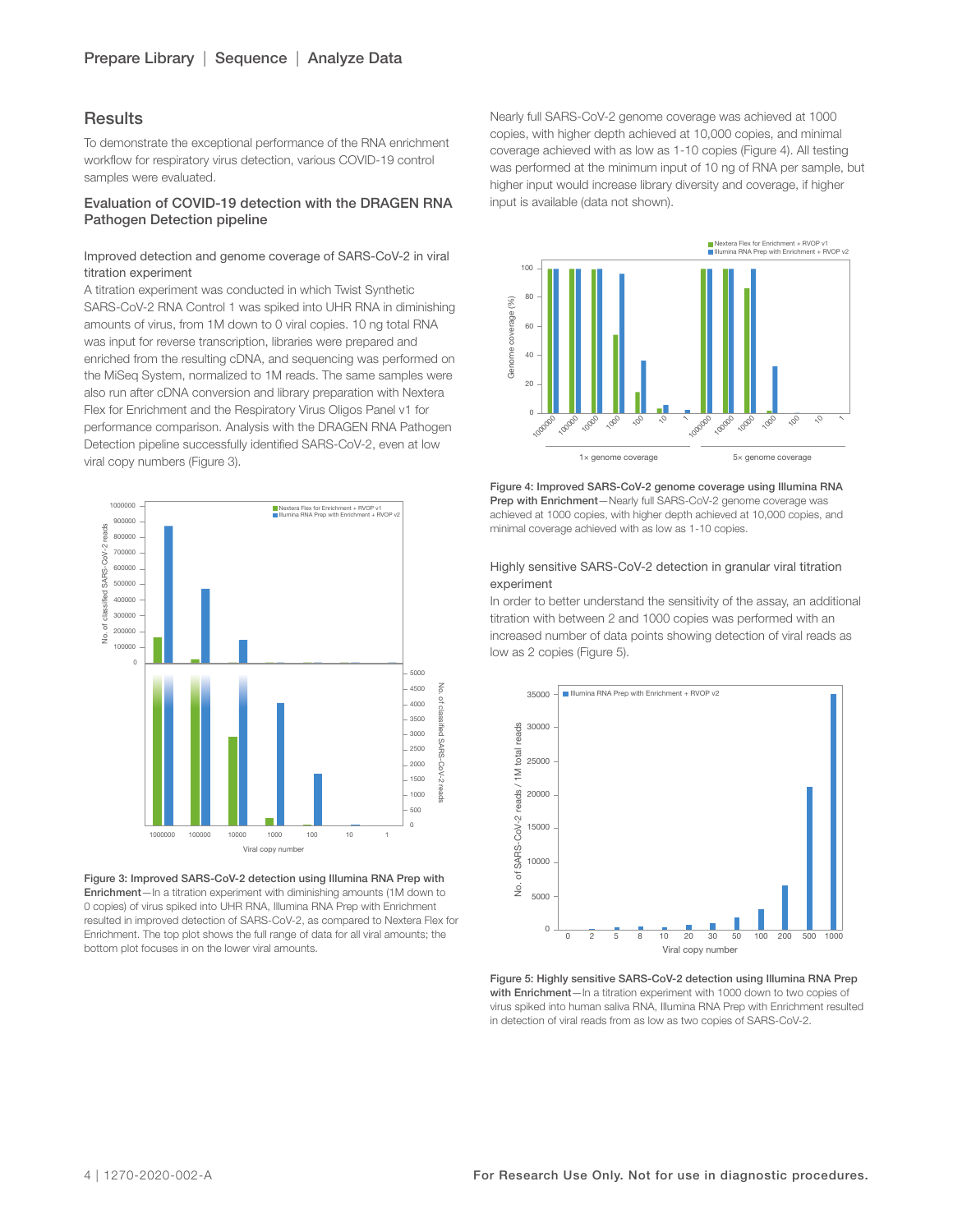#### Evaluation of viral target detection with additional commercial samples

The percent aligned reads from commercially available viral control samples pre- and post-enrichment were compared and used to calculate the fold change of enrichment, as a measure of the success of the target capture and hybridization reaction. Results showed significantly more aligned reads for viral strains in the Helix Elite Inactivated Standard (Microbiologics, Catalog no. HE0044N), including respiratory syncytial virus A, influenza A, influenza B (Figure 6) and OC43 (Figure 7). Similar increases were seen for SARS-CoV-2 with the AccuPlex SARS-CoV-2 Reference Material Kit (SeraCare, Catalog no. 0505-0126) after enrichment (Figure 7). Fold enrichment calculations showed significant increases for the commercially available control samples analyzed (Table 4).



Figure 6: Improved respiratory viral detection using Illumina RNA Prep with Enrichment-Illumina RNA Prep with Enrichment resulted in successful detection of viral strains in the Helix Elite Inactivated Standard from Microbiologics.



Figure 7: Improved SARS-CoV-2 detection using Illumina RNA Prep with Enrichment—Illumina RNA Prep with Enrichment resulted in successful detection of the CoVOC43 strain in the Helix Elite Inactivated Standard from Microbiologics (left) and SARS-CoV-2 in the AccuPlex SARS-CoV-2 Reference Material Kit from Seracare (right).

#### Table 4: Fold enrichment with Respiratory Virus Oligos Panel

| Commercial control                                                                                                      | Fold enrichment                          |                        |  |
|-------------------------------------------------------------------------------------------------------------------------|------------------------------------------|------------------------|--|
|                                                                                                                         | Influenza A                              | Influenza B            |  |
| Microbiologics                                                                                                          | 517x                                     | 1117x                  |  |
| Microbiologics 95UHR                                                                                                    | $1277\times$                             | 2123x                  |  |
|                                                                                                                         | Respiratory syncytial virus <sup>a</sup> |                        |  |
| Microbiologics                                                                                                          | Detected                                 |                        |  |
| Microbiologics 95UHR                                                                                                    | Detected                                 |                        |  |
|                                                                                                                         |                                          | OC43 human coronavirus |  |
| OC43                                                                                                                    | 2x                                       |                        |  |
| OC43 95UHR                                                                                                              | 580×                                     |                        |  |
| <b>COMPONE</b> and the second to consider a flood of the college and the constant of the second terms of the department |                                          |                        |  |

a. RSV was not detected in unenriched libraries, so fold enrichment cannot be calculated. Mean coverage metrics have been normalized to 1M reads per sample.

## Analysis with IDbyDNA Explify

The IDbyDNA Explify Respiratory Virus Oligos Panel Platform identified viral strains in the Helix Elite Inactivated Standard from Microbiologics (Figure 8A-C) and CoVOC43 (Figure 8C-E).

The IDbyDNA Explify Respiratory Virus Oligos Panel Platform also confirmed that Illumina RNA Prep with Enrichment and the Respiratory Virus Oligos Panel v2 resulted in improved detection and genome coverage of SARS-CoV-2, as compared to Nextera Flex for Enrichment and the Respiratory Virus Oligos Panel v1 (Figure 9).

#### Evaluation of enrichment plexity on performance

To evaluate the effect of plexity, the number of pre-enriched libraries that are pooled together in a single enrichment reaction, on SARS-CoV-2 detection, libraries with varying numbers of viral copies (100 and 1M copies) were prepared with Illumina RNA Prep with Enrichment and enriched with the Respiratory Virus Oligos Panel v2 either at 1-plex or 3-plex. Three-plex libraries were pooled either in an unbalanced or balanced fashion. SARS-CoV-2 was detected in all samples at both single plex and a balanced 3-plex (Figure 10, Table 5).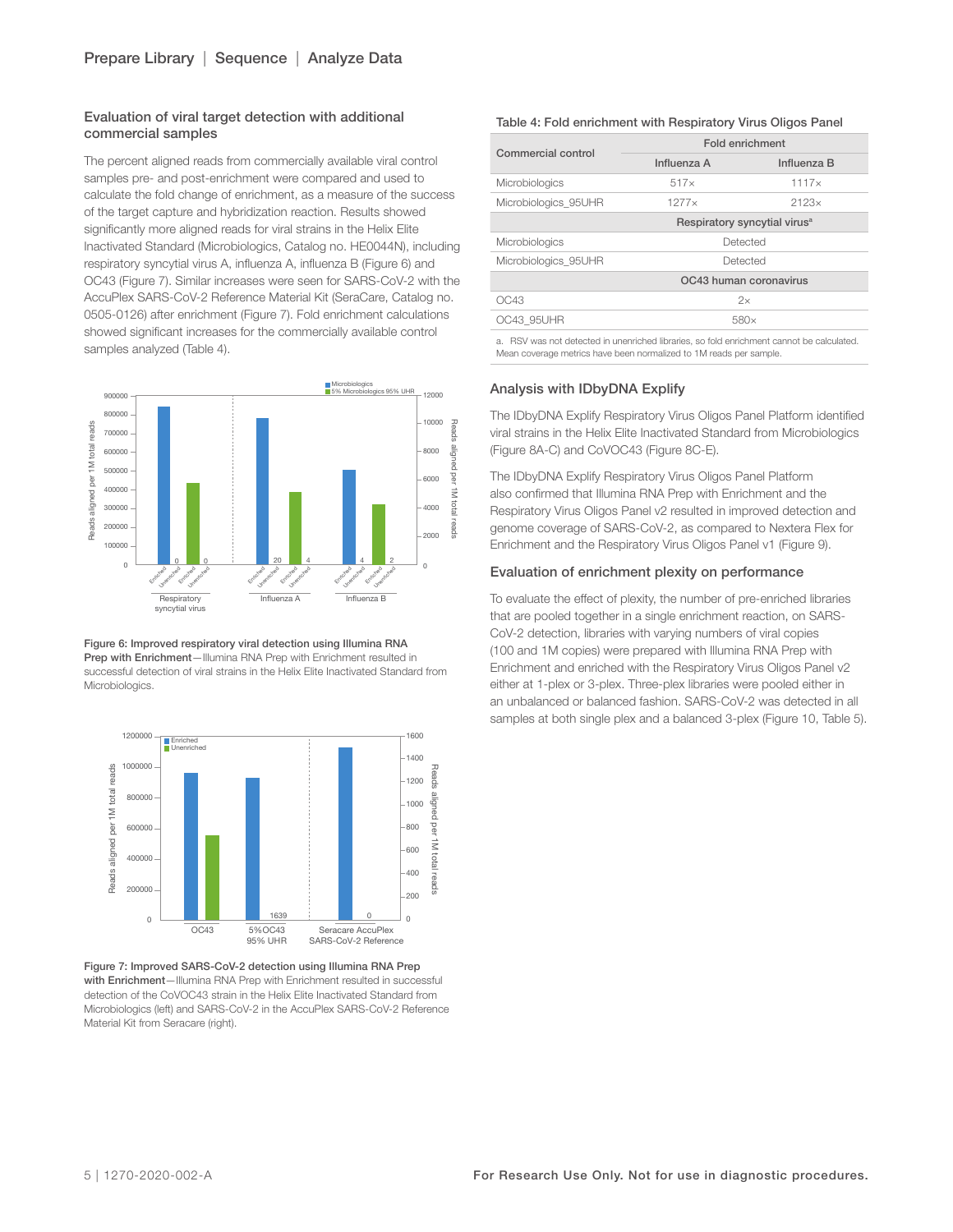

Figure 8: Identification of respiratory virus strains with IDbyDNA Explify-The IDbyDNA Explify Respiratory Virus Oligos Platform was used to successfully identify respiratory virus strains in the Helix Elite Inactivated Standard from Microbiologics, as measured by A) fold coverage B) genome coverage, and C) read classification. The platform was also used to successfully identify OC43, as measured by C) read classification, D) fold coverage, and E) genome coverage.



Figure 9: Identification of SARS-CoV-2 with IDbyDNA Explify-Analysis of the titration experiment with diminishing amounts (1M down to 0 copies) of virus spiked into UHR RNA with IDbyDNA Explify Respiratory Virus Oligos Platform successfully identified SARS-CoV-2 with increased A) fold coverage and B, C) genome coverage.

Nucleotide

 $10k$  $12k$  $14k$  $16k$  $18k$  $20k$  $22k$  $24k$  $26k$  $28k$ 

 $\overline{\mathbf{g}}$ 

 $\overline{\delta}$  $\frac{1}{2k}$  $4k$  $\frac{1}{6}$